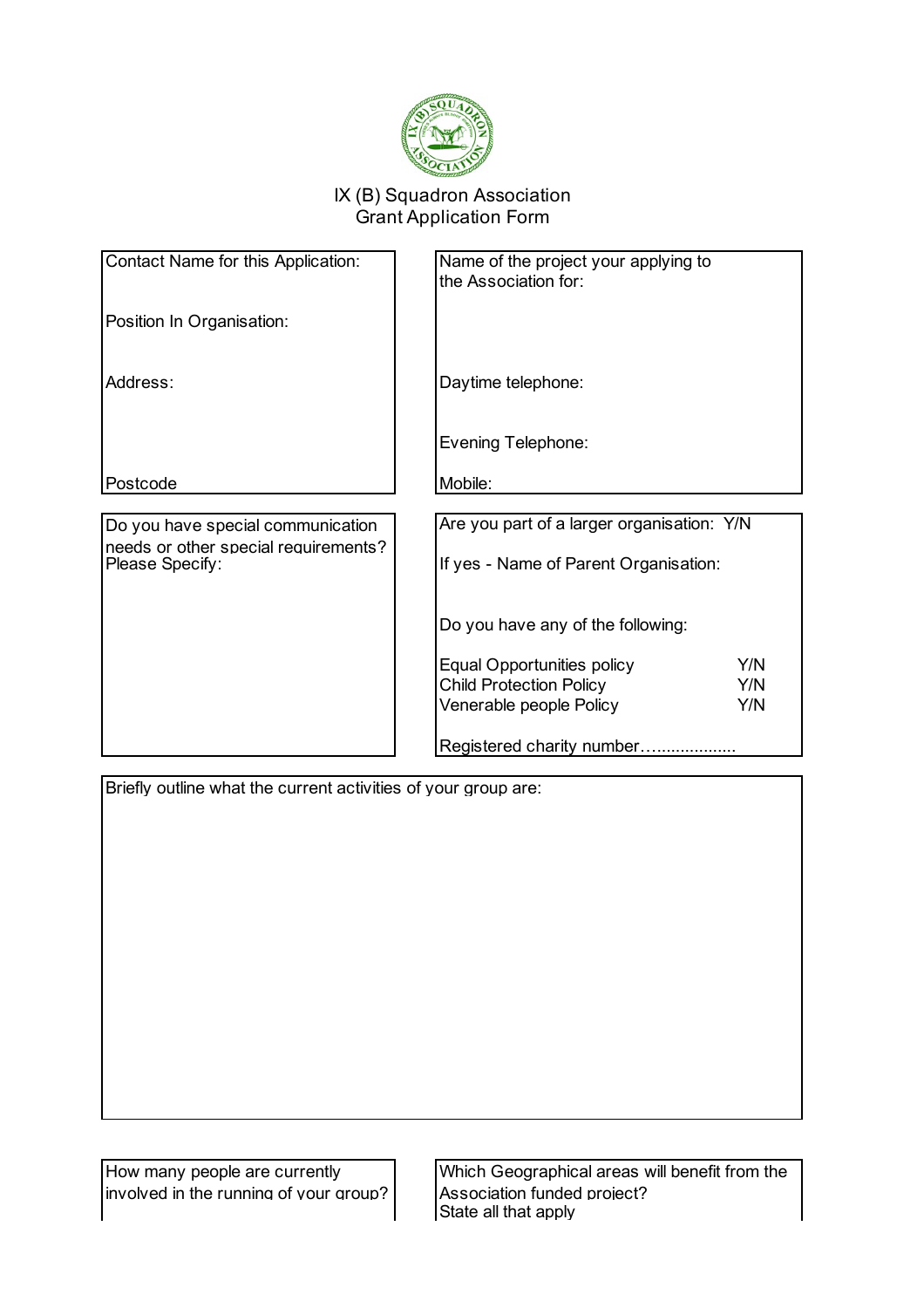| Employed full time         |  |
|----------------------------|--|
| <b>Employed Part Time</b>  |  |
| Support of external worker |  |
| Committee workers          |  |
| Volunteers                 |  |
| <b>Members</b>             |  |
| Informal Helpers           |  |
| Others                     |  |
|                            |  |

What do you want the Association grant to fund? What are you going to do, how are you aoing to do it and where?

| When will the project start?  | Month | Year |
|-------------------------------|-------|------|
| When will the project finish? | Month | Year |

How will your project Impact and deliver achievements for the public benefit?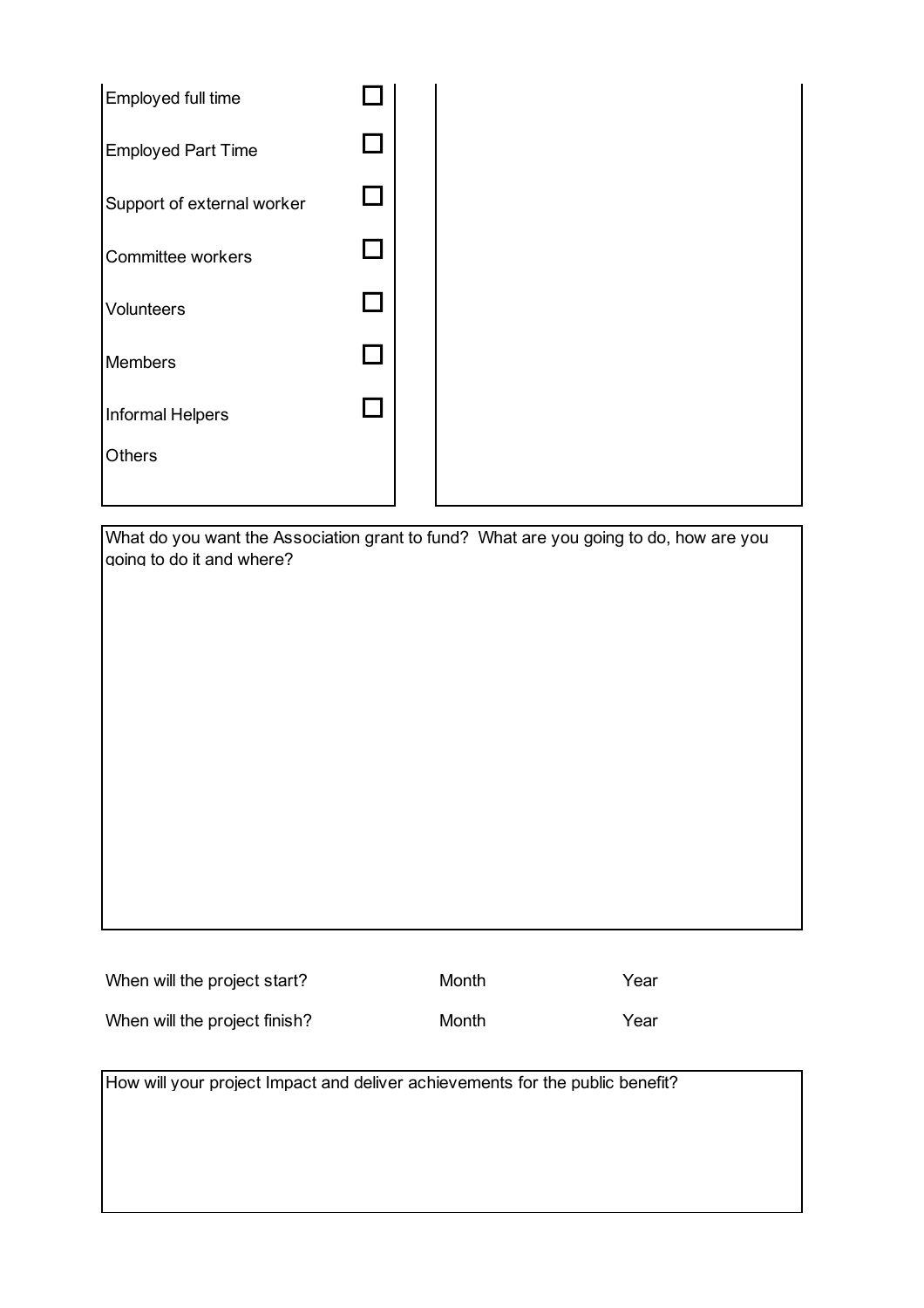How will your project maintain contact with past members of IX (B) Squadron?

How will your project educate and inform the general public about the work of RAF Bomber Command, Strike Command, Air Command and their subordinate formations?

How will you advertise your project and the Association's funding of it?

Will you work in partnership with other organisations in delivering this project? If so, please outline how you work together?

Why is this project needed?

How many people will benefit from the Association's grant? Who are they and how will they gain this benefit?

How will you show that your project has made a difference?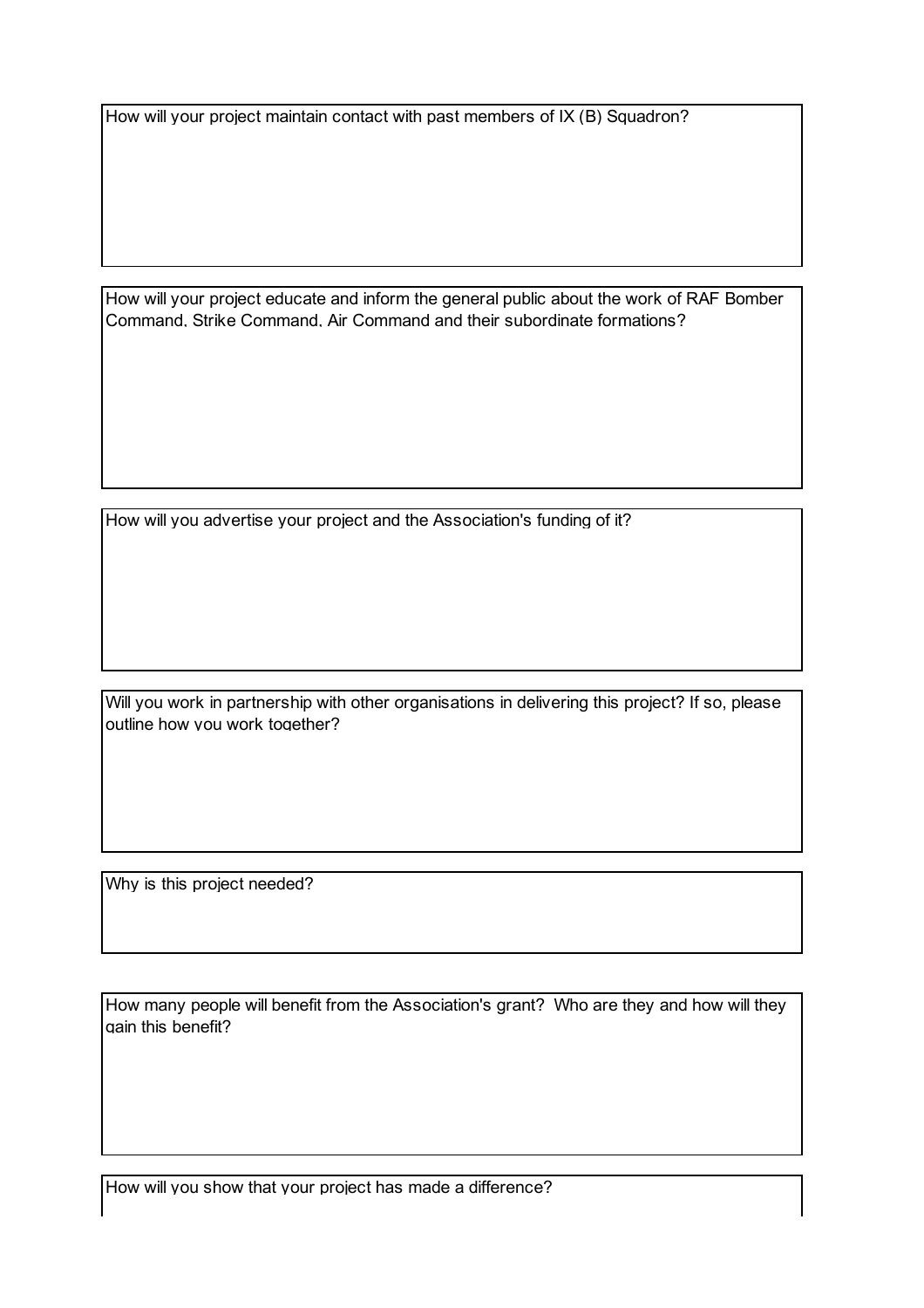How much will your project will cost in total?................................................................... How much do you wish from the Association?................................................ Where will the rest of the funding come from?................................................

(If applicable)

Please provide a brief breakdown of costs for items /services required:

Item Description **Cost** Quote Cost

What plans do you have for the project when the Association funding ends?

Please provide evidence of your organisation finances for the last financial year

Accounts date: Month Month Year

Total (gross) Income  $\epsilon$